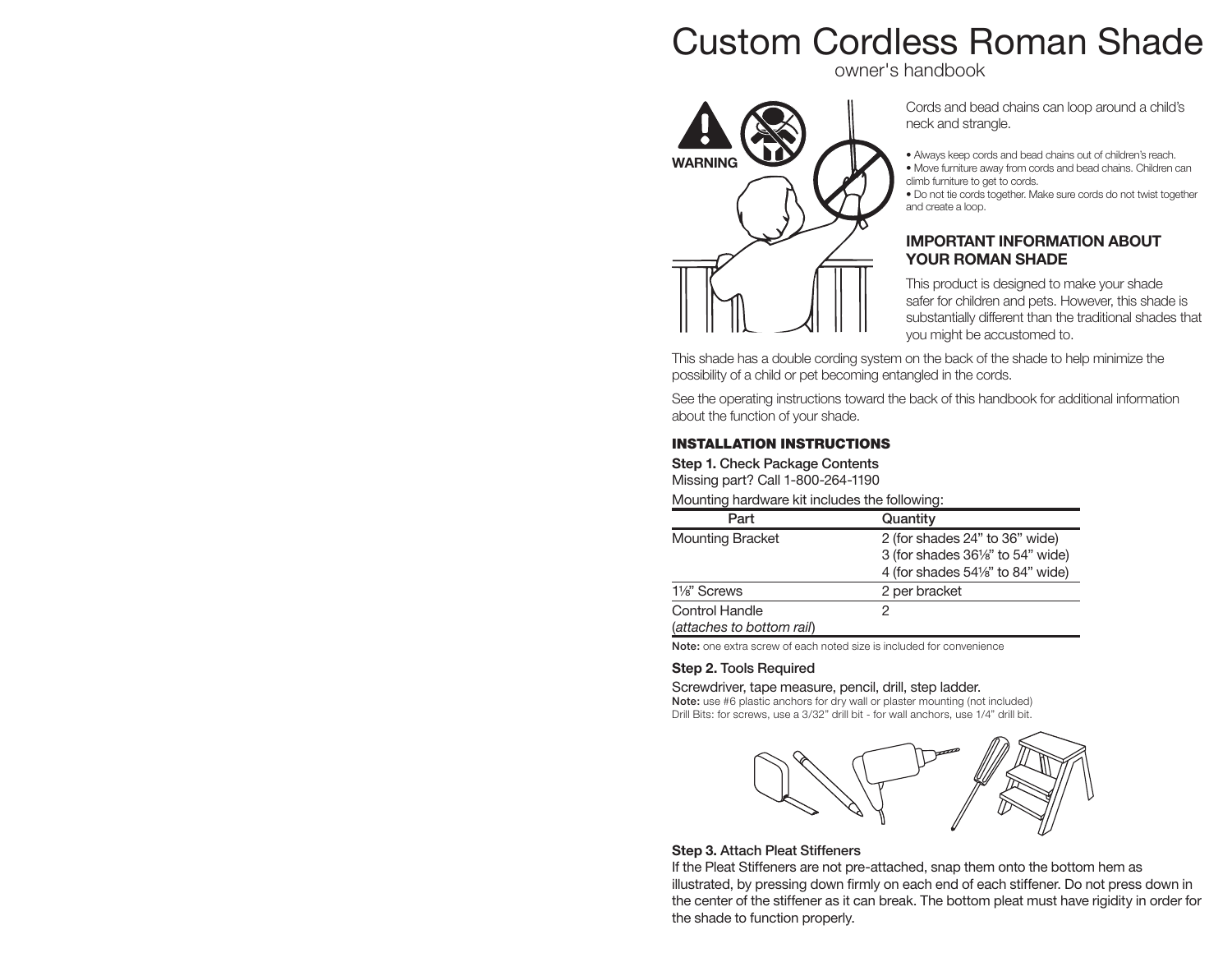

**Step 4. Bracket Location and Installation**

Your shade may be installed either inside the window frame or outside the window frame. A mounting bracket should be positioned about 1" to 6" from each end of the head rail. For wider shades that require 3 or more brackets, these should be spaced evenly between the two outermost brackets. Always position the brackets such that there is no interference with the cords and mechanisms inside the head rail. The procedure outlined below will assure proper bracket placement.

Note that the shape of head rails and mounting brackets varies by style of shade.

For style 'A' [see illustration]: To attach the brackets the locking arm should be facing out. Then position the bracket so that it engages the inner front and outer back of the head rail, and then push the locking arm inward to lock it in place.



For style 'B' [see illustration below]: Lift the Head Rail into position such that the front edge of the bracket is under the inner front edge of the head rail, and then push the head rail upward until the flexible tab at the bottom of each bracket snaps onto the back of the head rail. Check carefully to assure that each bracket is properly secured.



#### **For Outside Mounting:**

Attach the brackets to the head rail as described above. Hold the shade level at the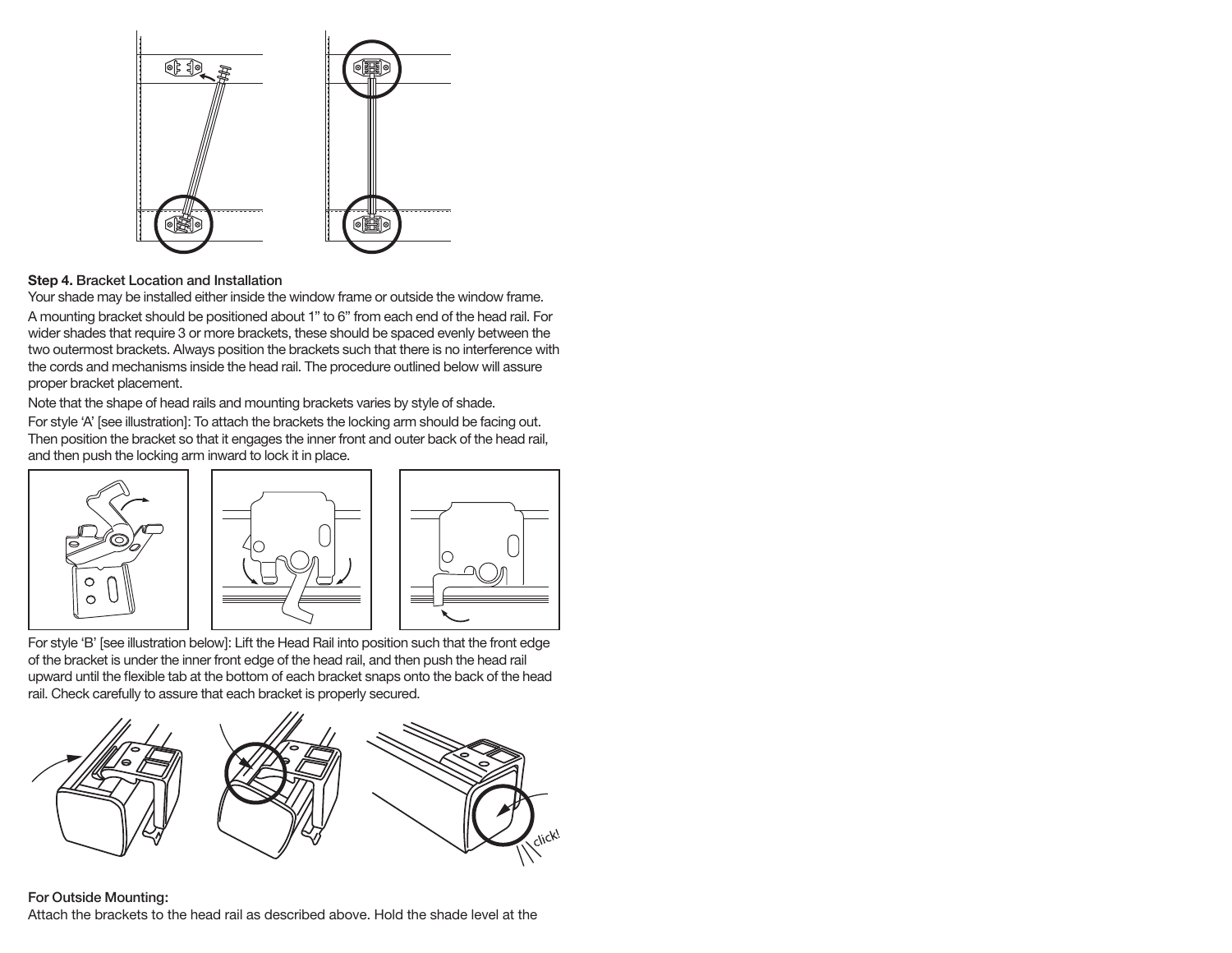#### **LIMITED LIFETIME WARRANTY**

The enclosed product is warranted to the original residential retail purchaser as long as the product remains in the original window

#### **Covered:**

**Lifetime:** Entire product against manufacturing defects (i.e. a flaw in the product design, materials, or workmanship that causes the product to no longer function.

**3 Years**: Cords, including internal cords such as those found in cordless blinds or shades.

**5 Years:** All fabric

#### **Not Covered:**

Normal Wear and Tear

Any product that fails due to: • abuse • exposure to salt air

- improper installation accident extraordinary use
- improper operation alterations improper cleaning
- misapplication damage from pests/insects/pets
- improper handling misuse

**Costs associated with: •** product removal • transportation to and from the retailer • brand label removal • product re-measure

• incidental or consequential damages • product reinstallation

• shipping

In the event there are multiple blinds/shades in the same room, only the defective blind/ shade will be replaced.

**To Report Shipping Damage:** If damage occurred during shipping, call place of purchase and report within 7 calendar days or else you may be denied credit for your damaged product.

**To Obtain Service:** If you suspect this product has a manufacturing defect in materials or workmanship: 1. Locate the sales receipt 2. Call place of purchase. Any unauthorized returns will not be accepted.

**Warranty Remedy:** THIS SHALL BE YOUR SOLE REMEDY UNDER THIS LIMITED WARRANTY.

If this product is found to have a manufacturing defect in materials or workmanship, we will (at our discretion) do one of the following:

- repair the product replace the product
- refund the cost of the product

Colors vary from lot to lot and may not exactly match sample swatch or previous purchases.

Discontinued items or color selections will be replaced with the closest equivalent current product.

### **YOUR RIGHTS UNDER STATE LAW:**

This lifetime limited warranty gives you specific legal rights, and you may have other rights, which vary from state to state. Some states do not allow limitations on how long a warranty lasts, so the above limitations may not apply to you. No agent, representative, dealer, or unauthorized employee has the authority to increase or alter the obligation of this warranty. This lifetime limited warranty supersedes any previous versions.

> For all questions, please call (800) 264-1190 Hours of operation are 8:00am to 5:00pm CST







height desired and center it over the window opening. Mark the exact location of each bracket with a pencil.

Remove the brackets from the head rail and position the top of each bracket at the marked location and screw each bracket into the wall or window molding using the  $1\frac{1}{8}$ " screws, pre-drill the screw holes using a  $\frac{5}{64}$ " drill bit.

#### **For Inside Mounting:**

Clip the brackets onto the head rail as described above. Hold the shade in place and make a pencil mark at the rear of each bracket where it contacts the inside of the window frame.

Remove the brackets from the head rail and align them with the marks. Attach each bracket using the 1¼" screws, pre-drill the screw holes using a <sup>5</sup>%<sup>"</sup> drill bit.







### **Step 5. Securing the Head Rail**

Place the head rail on the brackets as described in Step 4 above, and lock in place. Check carefully to assure that each bracket is properly secured.

# **Step 6. Attach Handle / How to Operate**

Attach the handles to the bottom of the shade as illustrated.



**Positioning:** Divide the width of the shade by 4, and place a handle that distance from each end of the shade. The handles are designed to minimize contact with the shade fabric.